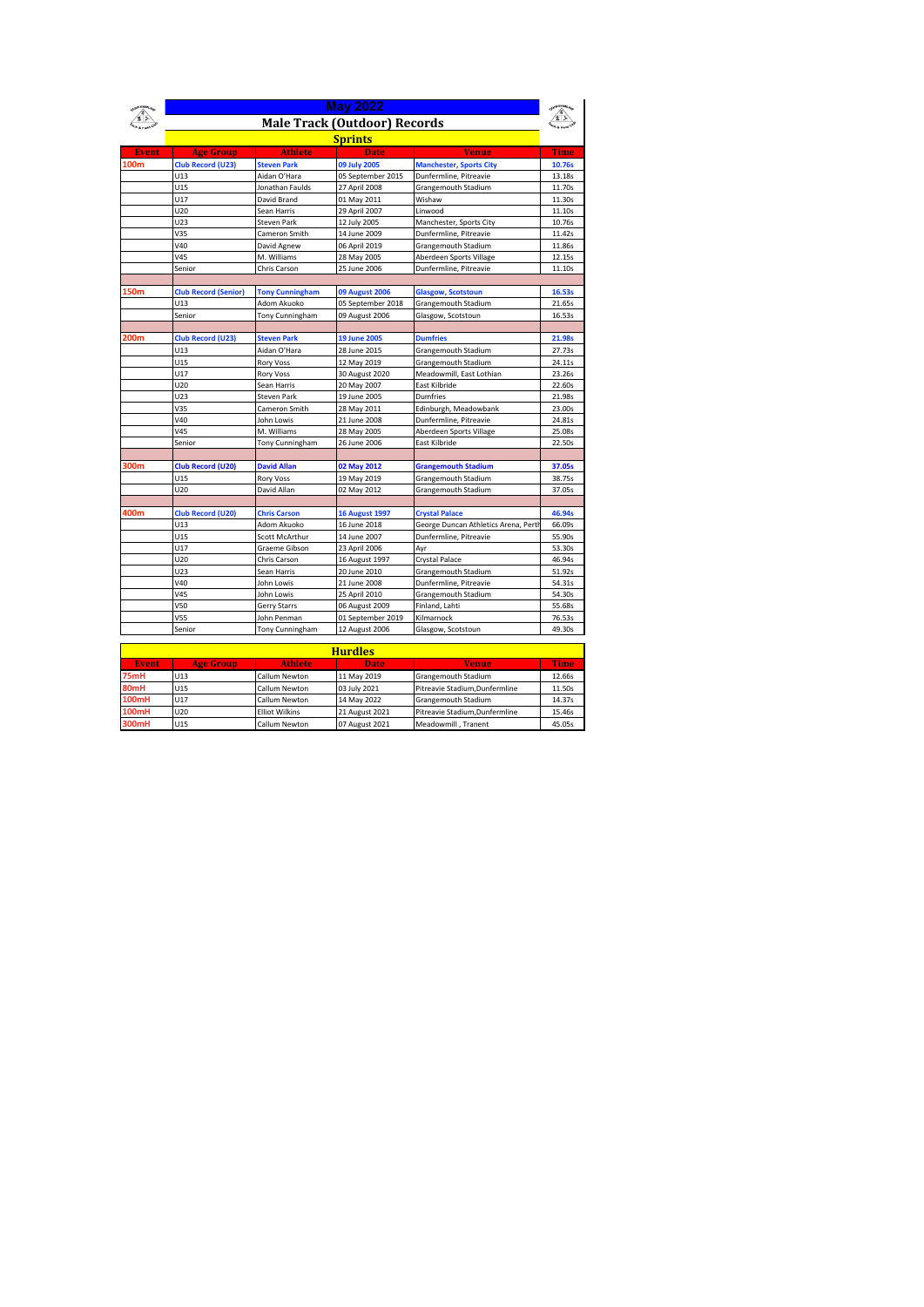| <b>Middle Distance</b> |                          |                        |                       |                               |             |  |
|------------------------|--------------------------|------------------------|-----------------------|-------------------------------|-------------|--|
| <b>Event</b>           | <b>Age Group</b>         | <b>Athlete</b>         | <b>Date</b>           | <b>Venue</b>                  | Time (mins) |  |
| 800m                   | <b>Club Record (U20)</b> | <b>Graeme Gibson</b>   | <b>04 August 2008</b> | <b>Jarrow</b>                 | 1.56.40     |  |
|                        | U13                      | David Cuthbert         | 02 June 2019          | East Kilbride                 | 2.29.07     |  |
|                        | U15                      | Ruaraidh Elder         | 19 August 2017        | Pitreavie Stadium             | 2.06.87     |  |
|                        | U17                      | Graeme Gibson          | 20 August 2006        | Wishaw                        | 2.00.00     |  |
|                        | U20                      | Graeme Gibson          | 04 August 2008        | Jarrow                        | 1.56.40     |  |
|                        | U23                      | Graeme Gibson          | 03 July 2007          | Glasgow, Scotstoun            | 1.57.80     |  |
|                        | V35                      | John O'Hara            | 30 August 2014        | Wishaw                        | 2.21.90     |  |
|                        | V40                      | <b>Bruce Hutchison</b> | 12 May 2013           | Grangemouth Stadium           | 2.44.10     |  |
|                        | V45                      | John Lowis             | 25 April 2010         | Grangemouth Stadium           | 2.06.40     |  |
|                        | V50                      | Gerry Starrs           | 02 August 2009        | Lahti, Finland                | 2.06.80     |  |
|                        | V55                      | John Penman            | 02 June 2019          | East Kilbride                 | 2.54.93     |  |
|                        | Senior                   | Tony Cunningham        | 30 August 2008        | Dunfermline, Pitreavie        | 1.57.00     |  |
|                        |                          |                        |                       |                               |             |  |
| 1500m                  | <b>Club Record (U23)</b> | <b>Owen Miller</b>     | 08 May 2012           | <b>London, QE Stadium</b>     | 4.02.63     |  |
|                        | U13                      | <b>Rory Muir</b>       | 07 September 2008     | Dunfermline, Pitreavie        | 4.38.64     |  |
|                        | U15                      | <b>Rory Muir</b>       | 13 September 2009     | Dunfermline, Pitreavie        | 4.29.71     |  |
|                        | U17                      | Owen Miller            | 13 July 2008          | Grangemouth Stadium           | 4.27.20     |  |
|                        | U <sub>20</sub>          | Malcolm McLure         | 06 September 2020     | Stretford, Manchester         | 4.11.18     |  |
|                        | U23                      | Owen Miller            | 08 May 2012           | London, QE Stadium            | 4.02.63     |  |
|                        | V35                      | Craig Adam             | 28 June 2015          | Grangemouth Stadium           | 6.21.75     |  |
|                        | V40                      | John O'Hara            | 29 June 2013          | Wishaw                        | 5.04.40     |  |
|                        | V45                      | John Lowis             | 21 April 2012         | Edinburgh, Meadowbank         | 4.26.10     |  |
|                        | V55                      | John Penman            | 09 September 2018     | Grangemouth Stadium           | 5.41.21     |  |
|                        | Senior                   | <b>Matt Newton</b>     | 30 June 2019          | Grangemouth Stadium           | 5.04.75     |  |
|                        |                          |                        |                       |                               |             |  |
| 1 Mile                 | <b>Club Record (U23)</b> | <b>Owen Miller</b>     | 08 September 2013     | <b>Dunfermline, Pitreavie</b> | 4.35.03     |  |
|                        | U20                      | Owen Miller            | 27 April 2010         | Ravenscraig                   | 4.50.00     |  |
|                        | U23                      | Owen Miller            | 08 September 2013     | Dunfermline, Pitreavie        | 4.35.03     |  |
|                        | V45                      | W. Pratt               | 28 March 2000         | Dunfermline, Pitreavie        | 4.48.60     |  |

|              | <b>Long Distance</b>     |                       |                      |                                       |                    |  |  |
|--------------|--------------------------|-----------------------|----------------------|---------------------------------------|--------------------|--|--|
| <b>Event</b> | <b>Age Group</b>         | <b>Athlete</b>        | Date:                | <b>Venue</b>                          | <b>Time</b> (mins) |  |  |
| 3000m        | Club Record (U17)        | <b>Malcolm McLure</b> | 31 May 2019          | <b>Scotstoun, Glasgow</b>             | 10:30:51           |  |  |
|              | U17                      | Malcolm McLure        | 31 May 2019          | Scotstoun , Glasgow                   | 10:30:51           |  |  |
|              | V40                      | Matt Newton           | 27 May 2018          | Avrshire Athletics Centre, Kilmarnock | 10.55.00           |  |  |
|              | V45                      | John O'Hara           | 29 May 2016          | Grangemouth Stadium                   | 11.54.62           |  |  |
|              | V55                      | John Penman           | 02 June 2019         | East Kilbride                         | 12.23.91           |  |  |
|              | Senior                   | Paul Hutton           | 01 May 2011          | Wishaw                                | 12.00.40           |  |  |
|              |                          |                       |                      |                                       |                    |  |  |
| 5000m        | <b>Club Record (U20)</b> | <b>Owen Miller</b>    | <b>24 April 2010</b> | <b>Aberdeen Sports Village</b>        | 17.11.00           |  |  |
|              | U15                      | Malcolm McLure        | 16 June 2017         | Kirkcaldv                             | 22:11:00           |  |  |
|              | U20                      | Owen Miller           | 24 April 2010        | Aberdeen Sports Village               | 17.11.00           |  |  |
|              |                          |                       |                      |                                       |                    |  |  |
| 10000m       | Club Record (V50)        | Jim Ferguson          | 09 June 2010         | Carlisle                              | 36.34.00           |  |  |

|              | <b>Relays</b>     |                                                                         |                       |                                  |                    |  |  |  |
|--------------|-------------------|-------------------------------------------------------------------------|-----------------------|----------------------------------|--------------------|--|--|--|
| <b>Event</b> | <b>Age Group</b>  | <b>Athlete</b>                                                          | <b>Date</b>           | <b>Venue</b>                     | <b>Time (mins)</b> |  |  |  |
| 4 x 100m     | Club record (U15) | <b>Unknown Athletes</b>                                                 | <b>14 August 2016</b> | <b>Grangemouth Stadium</b>       | 47.59s             |  |  |  |
|              | U13               | Adom Akuoko.<br>Brook Ferguson,<br>Cameron King,<br>Oliver Morrison     | 23 June 2018          | Grangemouth Stadium              | 55.40s             |  |  |  |
|              | U15               | <b>Unknown Athletes</b>                                                 | 14 August 2016        | Grangemouth Stadium              | 47.59s             |  |  |  |
|              | <b>U17</b>        | Jan Janik,<br>Malcolm McLure.<br>Brodie Ferguson,<br>Kieron MacDonald   | 02 June 2019          | Fast Kilbride                    | 53.06s             |  |  |  |
|              | Senior            | Samuel Asamoah, Ross<br>Dixon,<br>Shaun Meechan.<br>Daniel O'Hara       | 27 May 2018           | <b>Ayrshire Athletics Centre</b> | 55.20s             |  |  |  |
|              |                   |                                                                         |                       |                                  |                    |  |  |  |
| 4 x 300m     | U15               | <b>Unknown Athletes</b>                                                 | 03 July 2016          | Aberdeen Sports Village          | 2.42.14            |  |  |  |
|              |                   |                                                                         |                       |                                  |                    |  |  |  |
| 4 x 400m     | Senior            | Unknown Athletes                                                        | 30 August 2014        | Wishaw                           | 3.48.70            |  |  |  |
| 3 x 800m     | Club record (U15) | <b>Callum Newton</b><br><b>David Cuthbert</b><br><b>Oliver Morrison</b> | 11 September 2021     | Kilbrachan, Linwood              | 06.50.39m          |  |  |  |
|              | U13               | David Cuthbert.<br>Mark Harley,<br>Mack Simmons                         | 15 September 2019     | Pitreavie, Dunfermline           | 8.07.62m           |  |  |  |
|              | U15               | Callum Newton<br>David Cuthbert<br>Oliver Morrison                      | 11 September 2021     | Kilbrachan, Linwood              | 06.50.39m          |  |  |  |
|              | U17               | Malcolm McLure,<br>Elliot Wilkins.<br>James Cuthbert                    | 15 September 2019     | Pitreavie, Dunfermline           | 06.59.56m          |  |  |  |

| <b>Combined Events</b> |                          |                      |              |                   |              |  |
|------------------------|--------------------------|----------------------|--------------|-------------------|--------------|--|
| <b>Event</b>           | <b>Record</b>            | <b>Athlete</b>       | <b>Date</b>  | <b>Venue</b>      | <b>Total</b> |  |
| <b>Pentathlon</b>      | <b>Club Record (U15)</b> | <b>Callum Newton</b> | 10 July 2021 | <b>Kilmarnock</b> | 2,281pts     |  |
|                        | U13                      | Callum Newton        | 28 July 2019 | Livingston        | 1,613pts     |  |
|                        | U15                      | Callum Newton        | 10 July 2021 | Kilmarnock        | 2,281pts     |  |